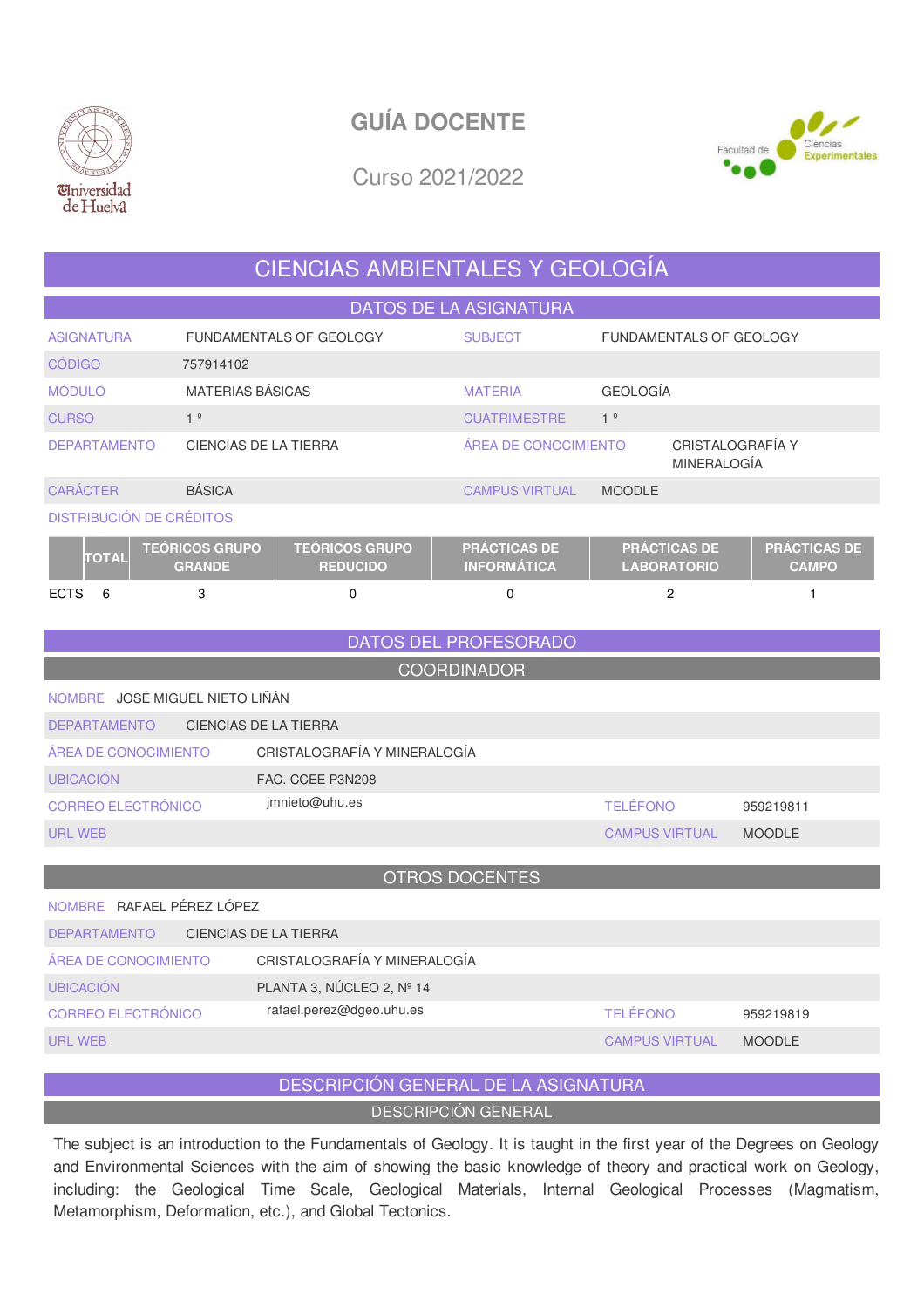

Curso 2021/2022



### ABSTRACT

The subject is an introduction to the Fundamentals of Geology. It is taught in the first year of the Degrees on Geology and Environmental Sciences with the aim of showing the basic knowledge of theory and practical work on Geology, including: the Geological Time Scale, Geological Materials, Internal Geological Processes (Magmatism, Metamorphism, Deformation, etc.), and Global Tectonics.

#### OBJETIVOS: RESULTADOS DEL APRENDIZAJE

By the end of the course students should be able:

- To know and understand the terminology, fundamental concepts and principles of Geology.
- To know the basic structure of the Earth, its composition and evolution.
- To identify the most common minerals and rocks

### REPERCUSIÓN EN EL PERFIL PROFESIONAL

This subject allows the acquisition of skills essential for the development of basic geological task, such as classification of minerals and rocks, recognition and measurements of geological structures, geochronological applications or the use of geophysical tools, among others.

#### RECOMENDACIONES AL ALUMNADO

Previous notions of Geology are recommended. The course is designed for students of Earth & Environmental Sciences. For other students please contact the teaching staff.

### **COMPETENCIAS**

**Las competencias básicas, generales, transversales y específicas se encuentran detalladas en las guías docentes de estas asignaturas en el Grado en Geología y/o Ciencias Ambientales.**

### TEMARIO Y DESCRIPCIÓN DE LOS CONTENIDOS

TEORÍA

### **INTRODUCTION**

Lesson 1. Introduction to Geology. The Earth in the context of the universe and the Solar System. Structure and composition of the Earth.

Lesson 2.- The Geological Time Scale. Relative and absolute dating.

### **GEOLOGICAL MATERIALS**

Lesson 3.- Minerals: structural characteristics and classification. Minerals of petrogenetic and economic interest.

Lesson 4.- Classification of rocks. Basic concepts of petrography.

#### **INTERNAL PROCESSES**

Lesson 5.- Magmas: definition and physical properties. Magmatic differentiation processes. Intrusive bodies and volcanic buildings.

Lesson 6.- Metamorphism and metasomatism. Types of metamorphism and metamorphic facies.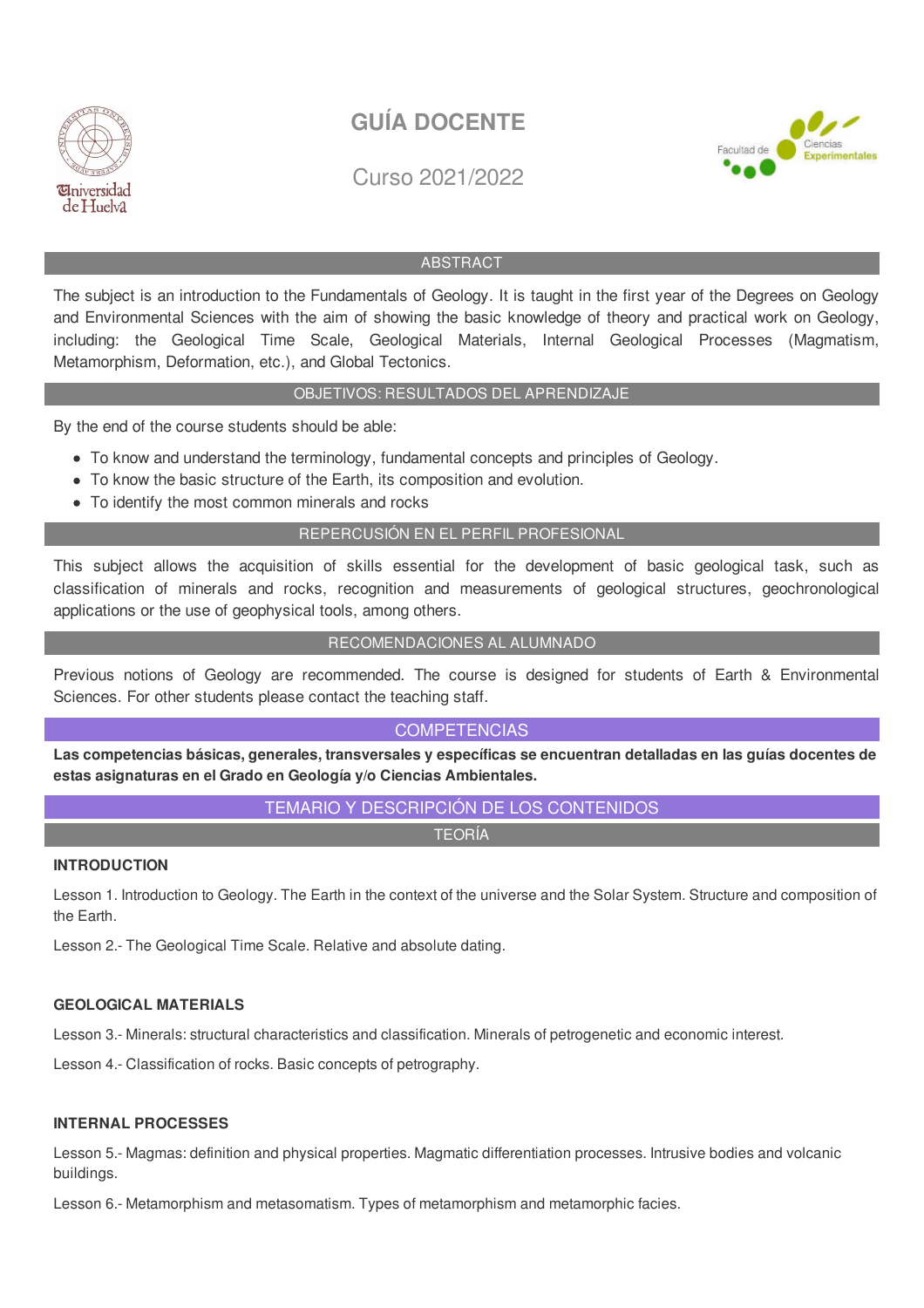

Curso 2021/2022



Lesson 7.- Deformation and fracturing of rocks. Folds: elements, symmetry and classifications. Fractures: elements and main types.

Lesson 8.- Earthquakes: concepts, origin and effects. Seismology: seismographs, seismograms and seismic waves. Earthquakes magnitude and location.

Lesson 9.- Magnetism, Gravity and Internal Heat of the Earth. Earth magnetic field and Paleomagnetism. Gravity and terrestrial gravitational field. Gravimeters and gravitational anomalies. The internal heat of the Earth and the geothermal gradient

### **GLOBAL TECTONICS**

Lesson 10.- Tests of continental drift and ocean expansion. Tectonic plates and types of plate limits. Magmatism and metamorphism in relation to Plate Tectonics.

### PRÁCTICAS DE LABORATORIO

- 1.- Tools for the identification of minerals and rocks.
- 2.- Identification of common non-silicate minerals.
- 3.- Identification of common silicate minerals.
- 4.- Basic concepts of petrography: textures, structures and classification of rocks.
- 5.- Identification of common igneous rocks
- 6.- Identification of common metamorphic rocks
- 7.- Identification of common sedimentary rocks.

### PRÁCTICAS DE CAMPO

1.- Fieldwork on young rocks and geological formations from the Guadalquivir basin and related Mesozoic materials.

2.- Fieldwork on old rocks and geological formations from the Iberian Massif.

|                          | METODOLOGÍA DOCENTE                                                                                                                                                                                                                                                  |
|--------------------------|----------------------------------------------------------------------------------------------------------------------------------------------------------------------------------------------------------------------------------------------------------------------|
| Grupo grande             | · Método expositivo (lección magistral).<br>• Exposiciones audiovisuales.<br>· Resolución de ejercicios y problemas.<br>Ejercicios de autoevaluación, resolución de dudas.<br>$\bullet$<br>• Aprendizaje cooperativo.<br>• Atención personalizada a los estudiantes. |
| Prácticas de laboratorio | • Exposiciones audiovisuales.<br>Resolución de ejercicios y problemas.<br>• Aprendizaje cooperativo.<br>• Atención personalizada a los estudiantes.                                                                                                                  |
| Prácticas de campo       | · Método expositivo (lección magistral).<br>Estudio de casos.<br>• Aprendizaje cooperativo.<br>• Atención personalizada a los estudiantes.                                                                                                                           |
|                          | <b>CRONOGRAMA ORIENTATIVO I</b>                                                                                                                                                                                                                                      |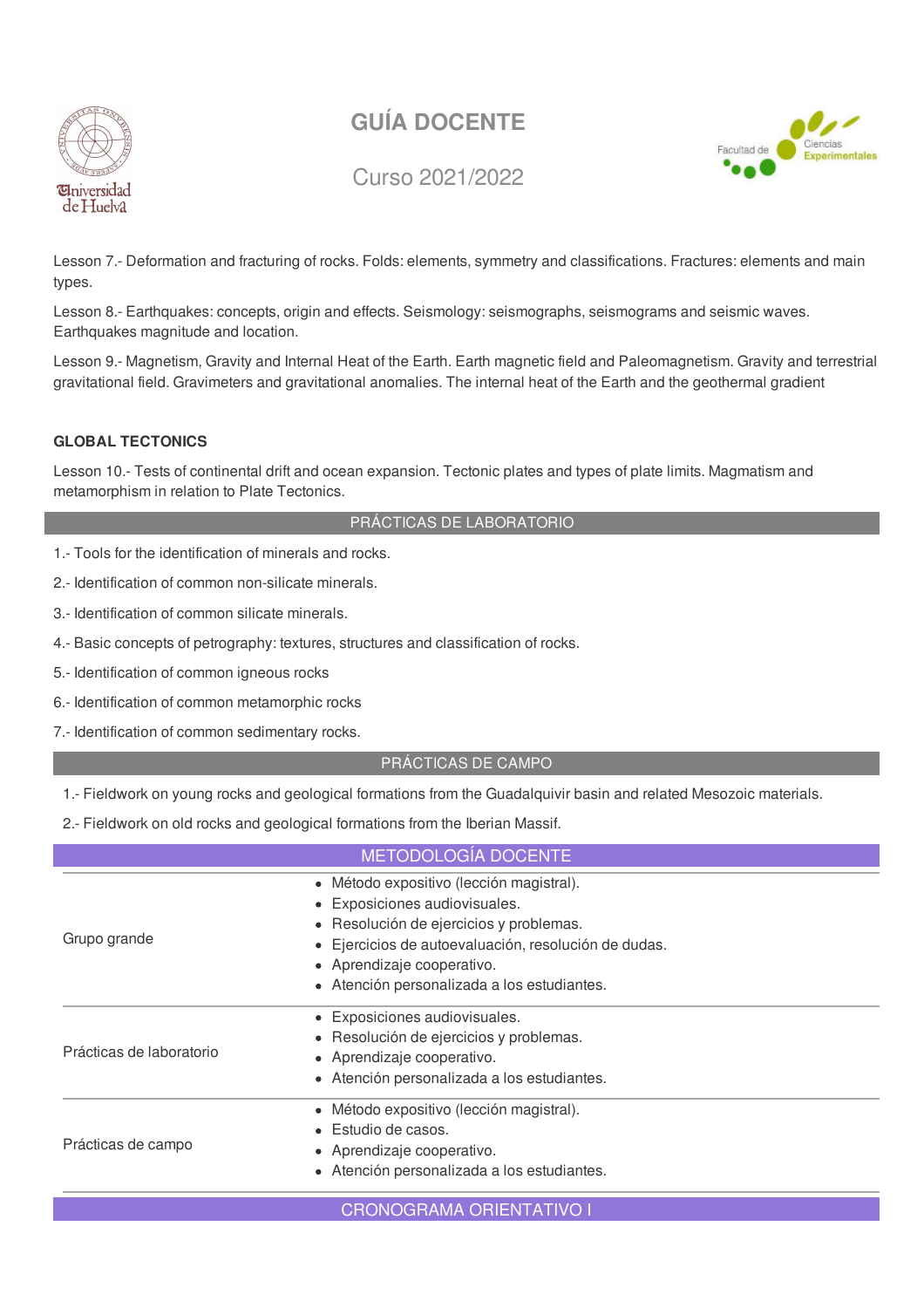



Curso 2021/2022

| <b>SEMANAS (S):</b>      |  |  |  |                     |     |  |                             |  | S1   S2   S3   S4   S5   S6   S7   S8   S9   S10   S11   S12   S13   S14   S15 |  |
|--------------------------|--|--|--|---------------------|-----|--|-----------------------------|--|--------------------------------------------------------------------------------|--|
| <b>GRUPO GRANDE</b>      |  |  |  |                     |     |  | x x x x x x x x x x x x x x |  |                                                                                |  |
| <b>GRUPO REDUCIDO</b>    |  |  |  |                     |     |  |                             |  |                                                                                |  |
| PRÁCTICAS DE LABORATORIO |  |  |  | X X X X X X X X X X |     |  |                             |  |                                                                                |  |
| PRÁCTICAS DE INFORMÁTICA |  |  |  |                     |     |  |                             |  |                                                                                |  |
| PRÁCTICAS DE CAMPO       |  |  |  |                     | X — |  |                             |  |                                                                                |  |

EVALUACIÓN DE LA ASIGNATURA

PRIMERA EVALUACIÓN ORDINARIA (FEBRERO/JUNIO)

### EVALUACIÓN CONTINUA

The system of continuous evaluation of the subject will be divided into the following three components:

- 1. **Theory contents:** The grade for this part will constitute 70% of the overall score for the course. It will be evaluated through: (1) test-type or immediate response exams on the theory contents at the end of each lesson or (2) a final theory exam that will consist of answering a series of open-ended questions. The student will be able to choose the evaluation system of the theory contents.
- 2. **Laboratory practices:** The grade for this part will constitute 15% of the overall score for the course. It will be evaluated through a laboratory report prepared throughout the course on mineral and rock identification exercises.
- 3. **Fieldwork practices:** The grade for this part will constitute 15% of the overall score for the course. It will be evaluated through a report on field practices.

Each part will be evaluated in terms of a numerical scale from 0 to 10. Students are required to obtain a minimum of 4 in each part to make the final average grade. Final results will be given using the final average grade taking into account the percentages, with the corresponding qualitative ratings below: • <=4.9: Fail (D) • 5.0 - 6.9: Pass (C) • 7.0 - 8.9: Pass with Merit (B) • 9.0 - 10: Distinction (A).

### EVALUACIÓN FINAL

Those students that have not properly followed the course or those that choose to have a single assessment will sit a final exam. The single final evaluation will consist of a written test in which 70% of the score will correspond to questions related to the contents of the theory program and the remaining 30% to the contents explained in the laboratory and fieldwork practices.

### ¿Contempla una evaluación parcial? NO

### SEGUNDA EVALUACIÓN ORDINARIA

A final exam accounting for 100% of the score. This exam will include questions related to the contents of the theory program (70%) and contents explained in the laboratory and fieldwork practices (30%). Those students that have properly followed the course throughout the continuous evaluation will be able to maintain for this section the score of those parts passed (with a minimum of 5) during the first evaluation.

### TERCERA EVALUACIÓN ORDINARIA Y OTRAS EVALUACIONES

A final exam accounting for 100% of the score. This exam will include questions related to the contents of the theory program (70%) and contents explained in the laboratory and fieldwork practices (30%). No grades will be transferred from previous evaluations.

#### OTROS CRITERIOS DE EVALUACIÓN